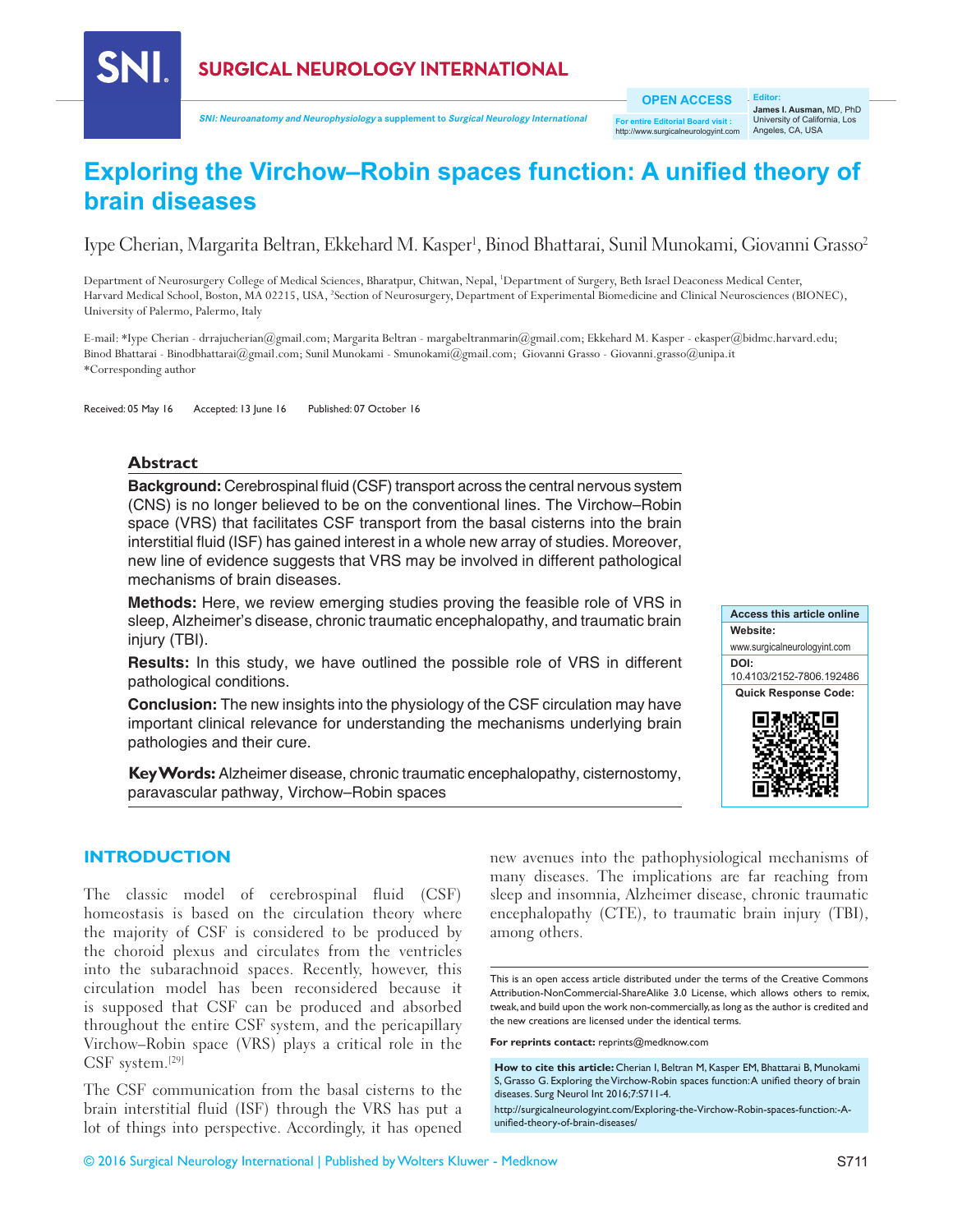The VRS is seen around the vessels traversing from the cisterns into the brain. In 1851, Rudolph Virchow was the first to provide a detailed description of these microscopic spaces between the outer and inner/middle lamina of the brain vessels.<sup>[1]</sup> Later, Charles-Philippe Robin confirmed these findings and was the first to describe the perivascular spaces as channels that exist in normal anatomy [Figure 1].[37]

Over time, the clinical significance of VRS has changed as the understanding of its function has evolved. Perivascular spaces are thought to play an important role in maintaining neural homeostasis in an environment with high metabolic activity in a system lacking a true lymphatic pathway.[29] According to some in vivo studies, it is believed that the brain's "protolymphatic" system begins with the production of CSF in the choroid plexus, which then travels into the subarachnoid space.<sup>[16,38]</sup> From the subarachnoid space, the CSF is either cleared through the arachnoid granulations or it enters the parenchyma via the perivascular space, where it combines with interstitial fluid prior to exiting the brain.<sup>[16,38]</sup> It has been pointed out that perivascular drainage may follow the normal direction of blood flow beginning with the penetrating arteries and arterioles to reach the terminal capillary beds and exiting along the paravenous routes.<sup>[16]</sup> Other studies, however, have suggested that drainage occurs in the reverse direction to the flow of blood.[32,38] Taken collectively, although there is no consensus regarding the directionality of drainage along these channels, such a perivascular drainage system may allow for the clearance of toxic metabolites within the brain parenchyma and possibly plays a role in the mechanisms underlying brain functions and diseases.

### **SLEEP**

It is an unsolved question as to why humans and other animals are designed to sleep and what could be the



**Figure 1: Virchow–Robin spaces are perivascular, fluid-filled canals surrounding perforating arteries and veins in the parenchyma of the brain. Their complex anatomical structure allows a bidirectional fluid exchange between the brain extracellular space and the subarachnoid**

biological function for such an essential function. Although many studies have suggested that sleeping is important for memory function,[2,3,5] the basic biological need for sleep is still uncertain.[34] Recent studies have shown that during the sleep state the glymphatic activity is significantly increased, whereas its function is suppressed during wakefulness.<sup>[39]</sup> Hence, such an observation indicates that during the sleep state the clearance of metabolites may be strongly enhanced allowing waste products produced during wakefulness to be eliminated. This finding is in agreement with other studies demonstrating synaptic plasticity and down-selection of synapses in association with sleep.<sup>[4,8]</sup> The enlarged interstitial space volume during deep‑wave sleep lowers the overall resistance to paravascular inflow, resulting in a sharp increase in CSF–ISF exchange and convective transport of waste solutes toward paravascular spaces surrounding large caliber cerebral veins for ultimate clearance via cervical lymphatic vessels.<sup>[39]</sup>

Furthermore, there are studies regarding the position of sleep and the direction of the head during sleep for maximum clearance. Interestingly, glymphatic transport seems to be most efficient in the recumbent, lateral position, especially on the right side.[20] One possible explanation is that the heart is positioned higher when lying on the right side. This would facilitate the pumping of blood and the venous return possibly improving glymphatic influx.

These observations strongly support studies analyzing the metabolic products in samples from the basal cisterns and simultaneously in the jugular vein during the day.

## **ALZHEIMER DISEASE**

CSF flow through the VRS, which has long been known as "interstitial flow" and believed to play a role equivalent to the lymphatic system, has recently regained substantial attention due to its relation to beta-amyloid clearance.<sup>[13]</sup>

The neuropathological findings in Alzheimer advocate the deposition of amyloid‑β (Aβ), tau protein, and neurofibrillary tangles.<sup>[18]</sup> Emerging evidence suggests that Aβ clearance is impaired since the early stage of the disease,<sup>[23]</sup> where both increase in A $\beta$  production<sup>[31]</sup> and decrease in  $\mathbf{A}\mathbf{\beta}$  clearance<sup>[30]</sup> are considered to be contributing factors.

It is well-known that soluble  $\mathbf{A}\mathbf{\beta}$  can be removed from the brain by various clearance systems, such as cellular uptake following enzymatic activity, transport across the blood–brain barrier (BBB) and blood–cerebrospinal fluid barrier, and ISF bulk flow.[33,36]

Although in the past the majority of extracellular Aβ was believed to be cleared by the BBB,<sup>[33]</sup> recent studies have suggested that ISF bulk flow, through the astroglial aquaporin‑4 channels of the glymphatic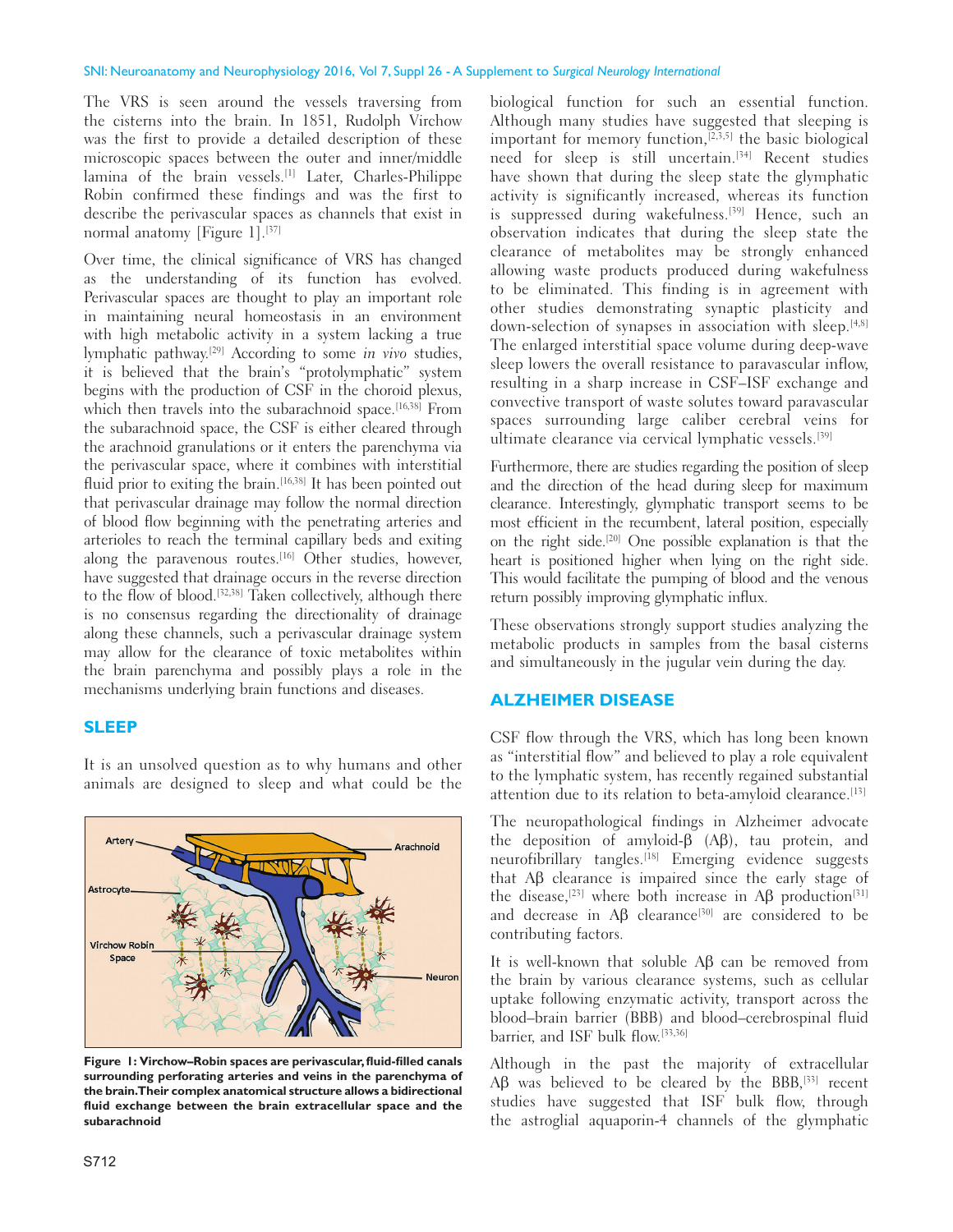system, contributes to a larger portion of extracellular Aβ clearance than previously considered.[21]

Because Aβ deposition can be increased in presymptomatic individuals years before the characteristic symptoms of Alzheimer disease clearly appear, a better understanding of the glymphatic system may provide new insight into the pathogenetic mechanisms with diagnostic and therapeutic value.

## **CHRONIC TRAUMATIC ENCEPHALOPATHY**

CTE is a progressive neurodegenerative disorder caused by single or repetitive head trauma that does not result in observable neurological signs and symptoms of a concussion.[11,35] It is pathologically distinct from other neurodegenerative diseases, including Alzheimer's disease. CTE has been reported in patients who have had repeated minor to moderate head injuries during contact sports and military activities $[24,27]$  and contact sport athletes who committed suicides.<sup>[28]</sup> Deficits have been found in several functional domains including speed of information processing, memory, attention, and executive functions.<sup>[26]</sup> Deficits in verbal learning and delayed recall have also been reported.<sup>[25,26]</sup> Accordingly, CTE can be considered a distinct condition with respect to the acute sequelae of concussion or TBI.<sup>[10]</sup> While postconcussive syndrome symptoms continue following an acute concussion without reaching a complete relief, the symptoms of CTE present years later following the trauma.

Neuropathology findings include pigment‑laden histiocytes in the VRS, which may be accompanied by sparse lymphocytic seeding.<sup>[14,17]</sup> Taken collectively, it can be argued that deposition of pigments and inflammation cells associated with blood degradation products (i.e. heme) may impair the VRS function. Considering the emerging role of the perivascular drainage system in the clearance of toxic metabolites within the brain parenchyma, the functional blockage of the VRS may be considered one of the mechanisms underlying CTE.

Further studies are warranted in order to detail the etiology of CTE and the role of the VRS.

# **TRAUMATIC BRAIN INJURY**

Data from the literature show that TBI in the United States affects approximately 1.7 million people annually.<sup>[9]</sup> Following TBI, the primary injury induces irreversible brain damage which is untreatable. The subsequent secondary injury plays a critical role in the clinical prognosis because without effective treatment it will provide additional tissue damage.

Brain edema plays a main role in the pathophysiology of TBI and contributes to the mortality found in these patients.[19] General consensus exists in considering brain edema as an increase in fluid within the brain tissue and is regarded to be of vasogenic and cytotoxic types. Vasogenic edema results from BBB destruction that leads to fluid accumulation in the brain. Cytotoxic edema arises from fluid increase within cell cytoplasm as a result of injury.[22] Recent evidence suggests that edema formation is also associated with CSF entrance into the brain parenchyma via the low‑resistance para‑arterial space or decreased interstitial fluid efflux or a combination of the two processes.<sup>[16]</sup>

It has been suggested that the glymphatic removal of excess interstitial fluid decreases following injury,<sup>[15]</sup> allowing CSF to be shifted from the cerebral cisterns to the brain following TBI. One of the possible explanations for this rapid shift may be the traumatic subarachnoid bleed which causes a pressure gradient that is elevated in the cisterns and lower in the brain.

The fact that the cisterns are not seen in a scan of a patient with severe head injury along with a swollen brain may support such an occurrence. Fluid cannot be compressed and the amount of CSF (approximately 120 ml) contained in the cisterns cannot vanish anywhere in a short time. Furthermore, it cannot be shifted entirely into the spinal canal, as previously considered.

In this scenario, cisternostomy, a novel technique that incorporates the knowledge of skull base and microvascular surgery, has been recently proposed, and was found to decrease brain swelling, mortality, and morbidity.[6,7,12] Opening the cisterns to atmospheric pressure, generous irrigation, and blood clot removal can provide a "back‑shift" of CSF throughout the VRS, thereby reducing the intrabrain pressure.<sup>[6]</sup> Opening the cisterns through a basal approach helps in reversing the flow through VRS, and this procedure, although technically demanding, will not result in brain herniation and stretch injury, which is often seen following decompressive hemicraniectomy. Such an emerging surgical procedure dealing with a tight and swollen TBI‑affected brain is challenging and requires a thorough anatomic knowledge and adequate surgical experience.<sup>[6]</sup>

# **CONCLUSION**

The understanding of VRS has been evolving and there is now a renewed interest in this field of research, especially after the glymphatic system has been described in humans.

In this study, we have outlined the possible role of VRS in different pathological conditions. Further studies are needed in order to clarify the role of the VRS in pathological conditions.